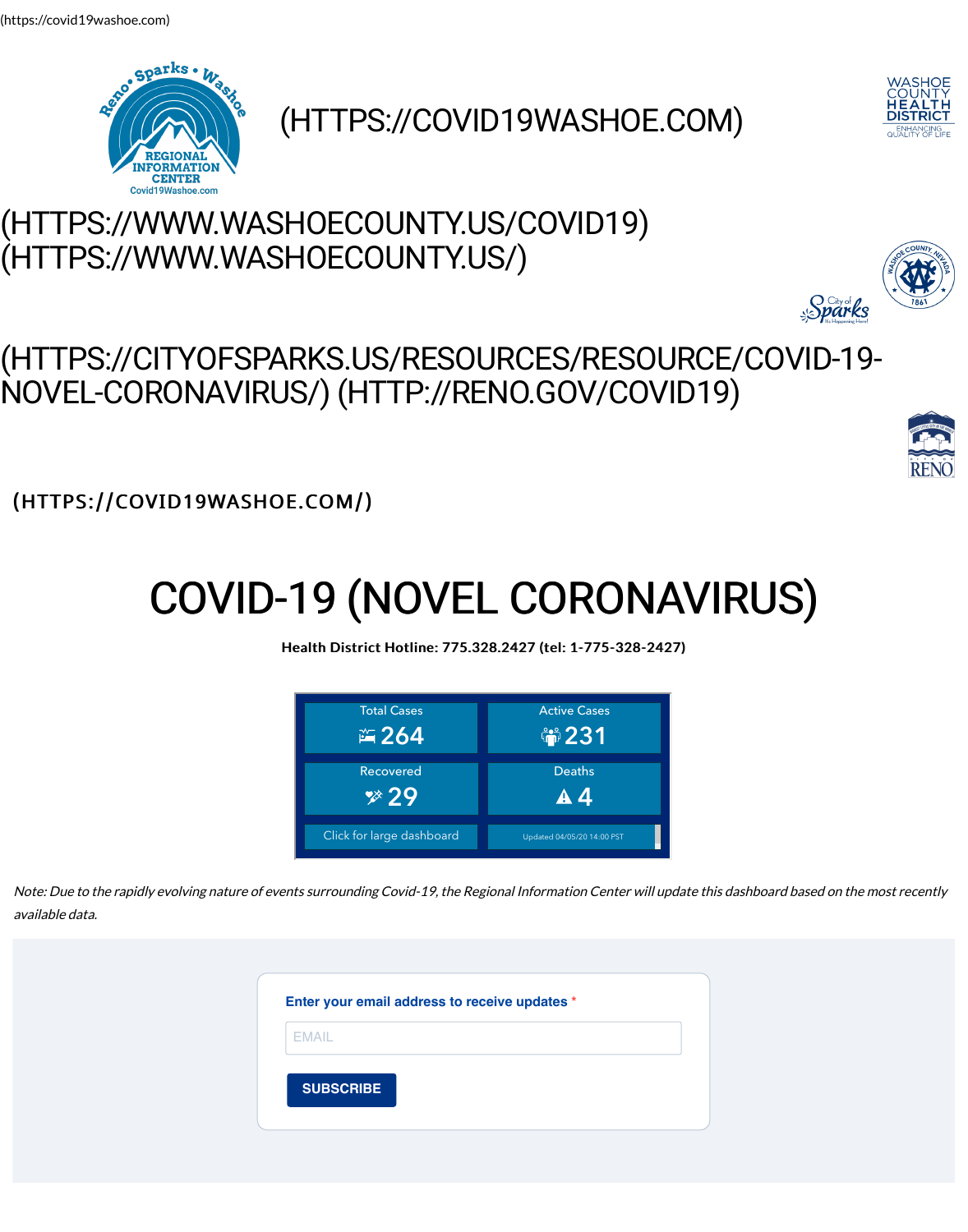

### TRY THE #STAYHOM (HTTPS://COVID19WASHOE.CON CHALLENGE/) VIDE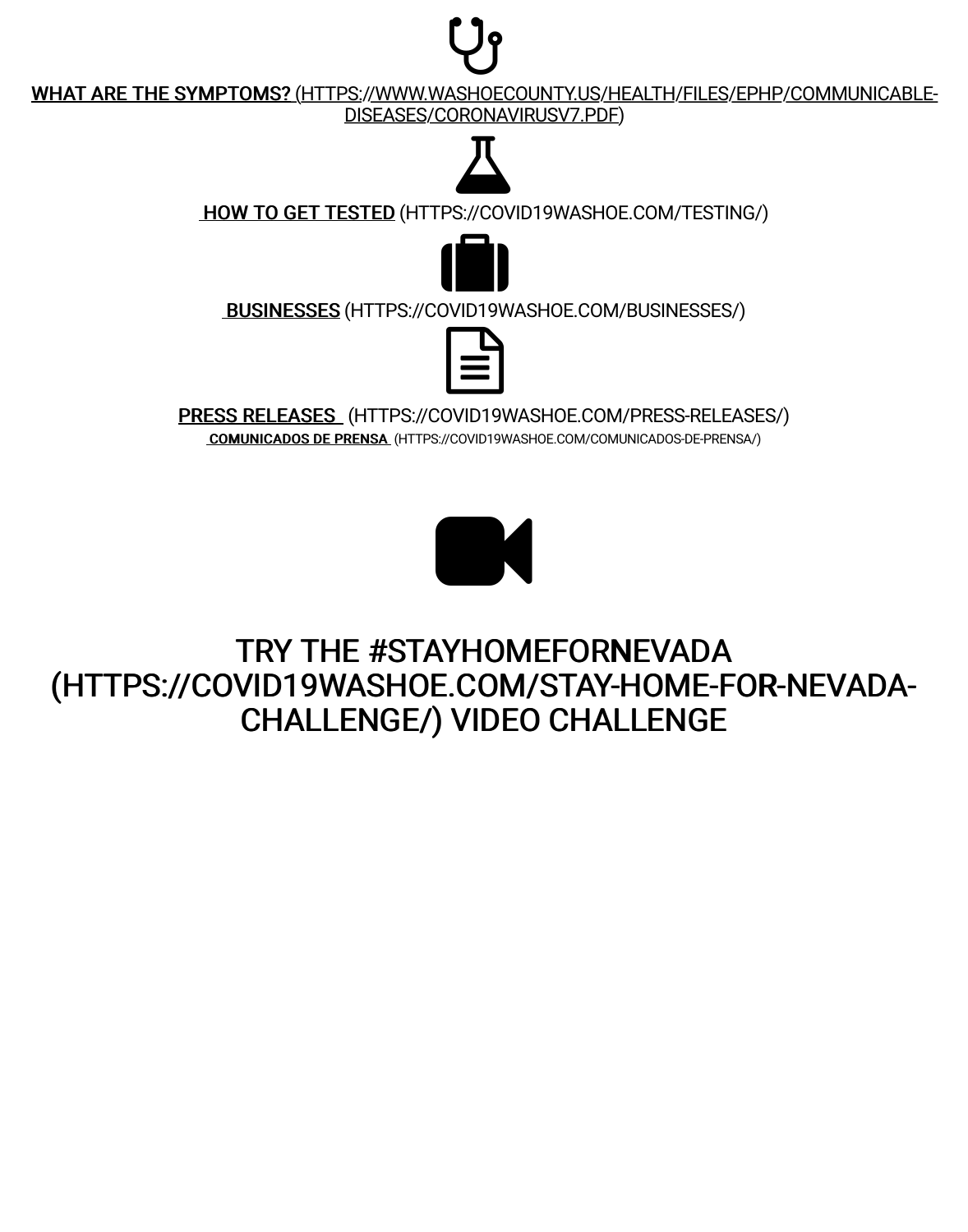## RESOUR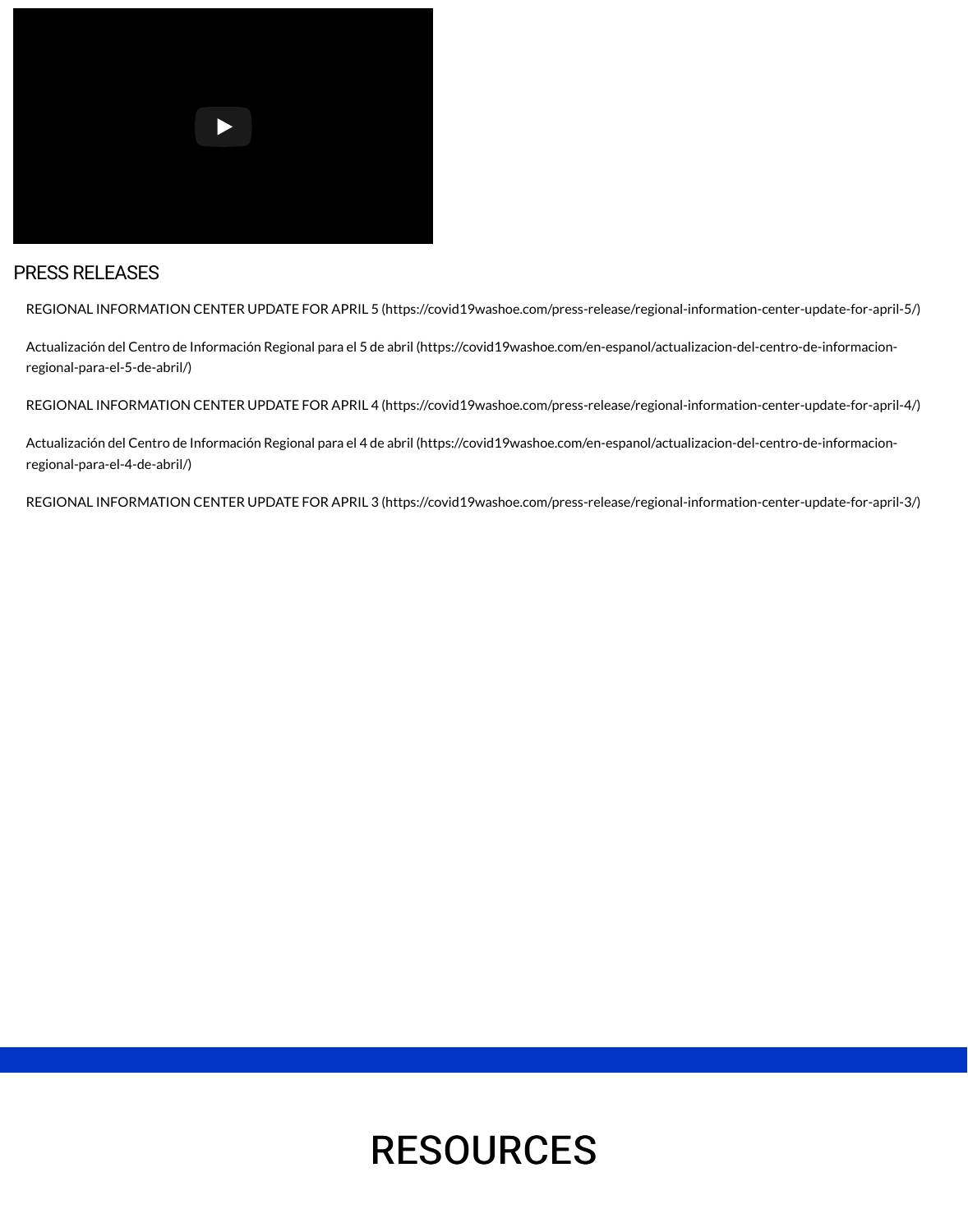$\begin{array}{c} \begin{array}{c} \text{S.} \end{array} \end{array}$ DISEASES/COVID19%20TIP%20SH



### TRAVEL INFORMATION (HTTPS://CO



#### MEDICAL PROFESSIONALS (HTTPS://WWW.CDC.GOV



### FAQ'S (HTTPS://WWW.CDC.GOV/CORON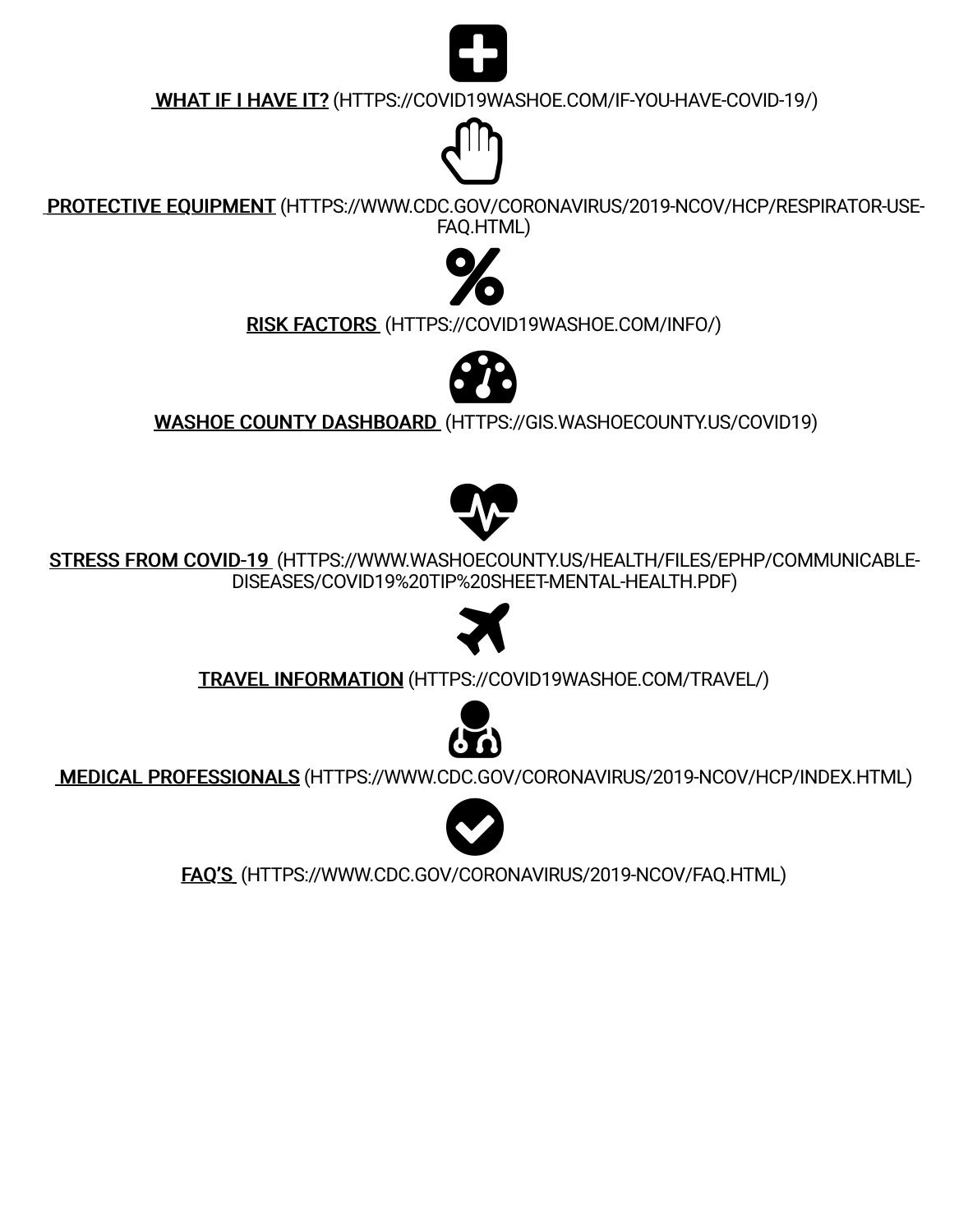#### <u>NV COVID-19 DASHBOARD</u> (HTTPS R=EYJRIJOIMJA2ZTHIOWUTM2FLNS00MGY5LWFMYJUTNM

## [2](https://nvhealthresponse.nv.gov/) COMMUNITY RESOURCES (HTTPS://COVID19WASHOE.COM

### SELF-ISOLATION (HTTPS://COVID19WASHOE 3 QUARANTINE (HTTPS://COVID19WASHOE.C

### **Q** HOMELESS (HTTPS://COVID19WASHOE.COM SERVICES (HTTPS://COVID19WASHOE.COM